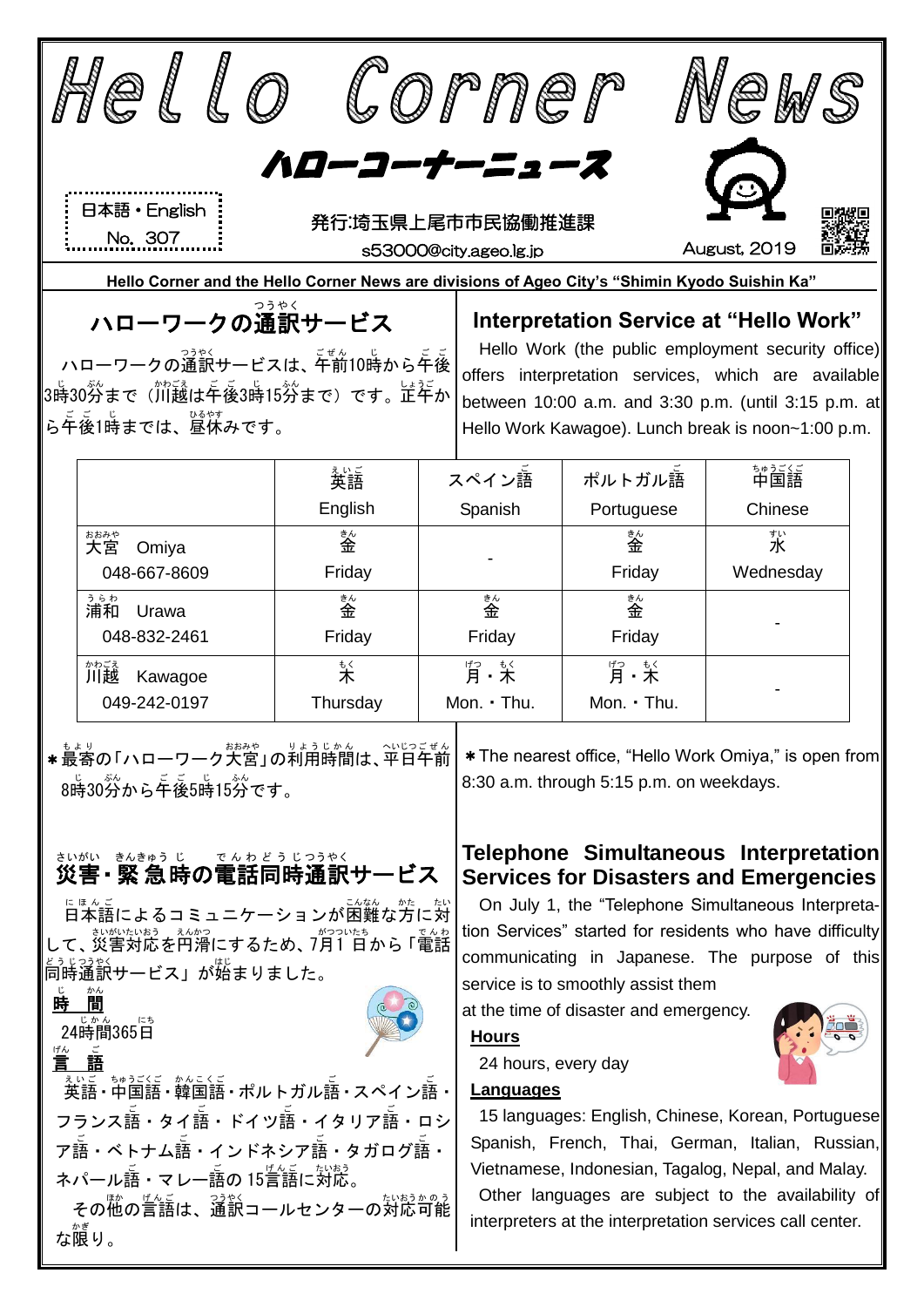| つうやくたいせい<br>通訳体制                                                                       | <b>How it works</b>                            |
|----------------------------------------------------------------------------------------|------------------------------------------------|
| —— <sub>○運うじ</sub> <sub>いうぼうしれい</sub><br>119通報時:消 防 指令センター・通報者・通訳コ‐                    | 119 Emergency Ca                               |
| ルセンターの <sup>ミんじゃっぅゎ</sup>                                                              | among the                                      |
|                                                                                        | Center, the                                    |
|                                                                                        | call center                                    |
| たいようしゃ つうやく<br>対象者と通訳コールセンター間の二者通話                                                     | Disaster sites: Two                            |
| (消防隊、救急隊が所持しているスマート                                                                    | emergency                                      |
| フォンで対応)                                                                                | center, or b                                   |
|                                                                                        | interpreter a<br>(Smart pho                    |
| きょうげんかんしょうかい<br>のう                                                                     | rescue crew                                    |
| 能・狂言鑑賞会                                                                                |                                                |
| と き : 11月30日(土) <sup>兵</sup> 後2時~                                                      | Noh and Ky                                     |
|                                                                                        | When: November 30                              |
| ところ:コミュニティセンター                                                                         | (Doors open                                    |
| ない<br>容: 能『羽表』と狂言『鐘の音』<br>内                                                            | <b>Where: Community C</b>                      |
| りょう きん<br>ぜんせきし<br>ッ <sub>▲ぅ きん</sub><br>料  金 :4,000円<br>(全席指定)                        | Program: Noh play                              |
|                                                                                        | "Kane-no-ne"                                   |
| センター、文化センター、イコス上尾で販売                                                                   | Cost: 4,000 yen (All s                         |
| します。ネット予約もできます。                                                                        | Ticket: Tickets will go<br>(Sat) at Comn       |
| $http://www. ageo-kousya. or.jp/community/$                                            | Ecos Ageo. Or                                  |
|                                                                                        | online.                                        |
| → コミュニティセンター                                                                           | http://www.A                                   |
| Tel. 048-775-0866 / Fax 048-775-0868                                                   | * Preschoolers are no                          |
|                                                                                        | $\rightarrow$ Community Center                 |
| なつやす                                                                                   | Tel. 048-775-0                                 |
| 夏休み                                                                                    | Fax 048-775-0                                  |
|                                                                                        | <b>Sumr</b>                                    |
| がいろいろあります。                                                                             |                                                |
| けんこう                                                                                   | In Ageo, there are a<br>can have fun during su |
| 健康プラザわくわくランド                                                                           | <b>Wellness Plaza Wa</b>                       |
| 。<br>時                                                                                 | Hours: 10 a.m. $\sim$ 9 p.                     |
| (8月7日 - 14日 - 21日は午後7時まで)                                                              | (Until 7 p.m.                                  |
| ところ: 西貝塚17-1                                                                           | Location: Nishikaizuk                          |
| きゅうかん び<br><u>まゅうかん びょうがつえにちょすい</u><br>休館日 : 8月28日(水)                                  | Closed: August 28 (V                           |
| にゅうかんりょう<br>さいいじょう<br><u>はゅうかんりょう</u> ぉとな  600円<br><b>入 館 料</b> : <b>大人 600円</b><br>えん | Admission: 600 yen f                           |
| (60歳以上 300円)                                                                           | (300 yen                                       |
| じょうちゅうがくせい<br><b>小 中学生 300</b> 円                                                       | 300 yen                                        |
| いまがくせいみまん むりょう                                                                         | Free for p<br>the<br>Ride<br>Access:           |
| アクセス : 市内循 環バス "ぐるっとくん" (平方丸山                                                          | (Hirakata/Ma                                   |
| <u>こうえんせん</u> のらかたこしきゃ じゅんかん<br><b>公園線・平方小敷谷循環</b> )                                   | Koshikiya Jı                                   |
| 「わくわくランド」下車                                                                            | Land"                                          |
|                                                                                        |                                                |
|                                                                                        |                                                |

- Calls: Three-way communication e Fire Department Commanding e caller, and an interpreter at the
- vo-way communication between , staff and an interpreter at the call between a disaster victim and an at the call center

 $\log$  owned by fire fighters or w will be used)

# **Nogen Performances**

 $O(Sat)$  2:00 p.m.

at 1:30 p.m.)

Center

- y "Hagoromo" and Kyogen play "Kane-no-ne"
- seats reserved)

to on sale at 9 a.m. on August 17 munity Center, Bunka Center and )r you may be able to book a ticket $\vert$ 

Ageo-kousya.or.jp/community/

ot admitted.

Tel. 048-775**-**0866 **Bakr** 



# **Summer Holidays**

a variety of places where children summer holidays.

#### **<u>akuwaku Land</u>**

 $\overline{a}$ 

 $\mathsf{m}$ . on August 7, 14 and 21)  $ika$  17-1

Wed)

for adults

n for people aged 60 or above) up to 9<sup>th</sup> graders preschool children

crosstown bus "Gurutto-kun" Aaruyama-koen Sen or Hirakata/ Junkan) and get off at "Wakuwaku

Ŕ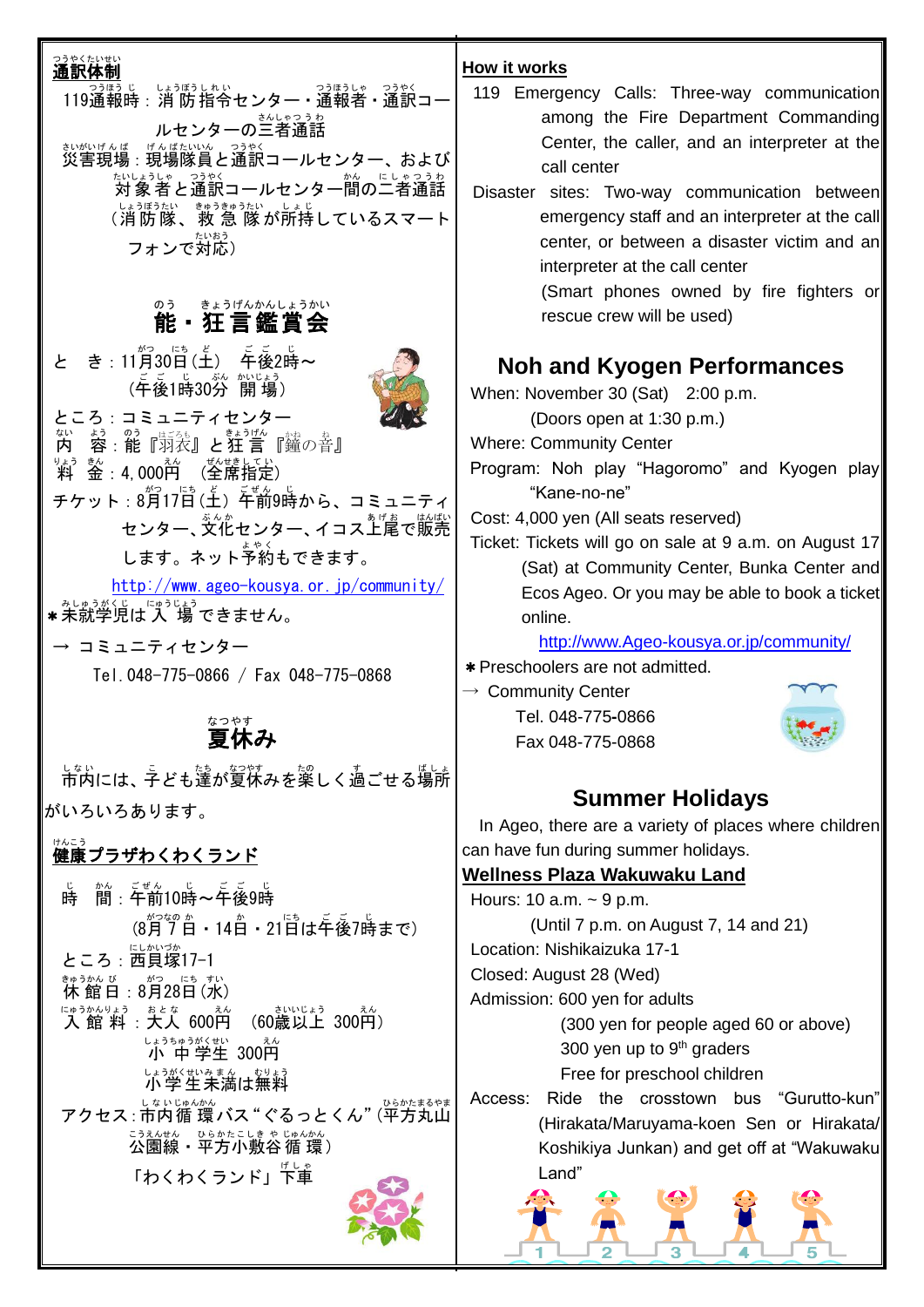# しぜんがくしゅうかん<br>**自然学習館**

時 じ 間 かん :午前 ごぜん 9時 じ ~午後 ご ご 5時 じ ところ : 畔吉178 (丸山公園内) 入 館 料 にゅうかんりょう :無料 むりょう アクセス : 市内循 環バス "ぐるっとくん" (平方丸山 <u>こうえんせん しょぜんがくしゅうかん げしゃ</u><br>公園線)「自然学習館」下車 ★ 「太陽の観察会」や体験もの作り教 室などさまざ まな催しを行っています。詳しくは、自然学習館へ

Tel.048-780-1030 / Fax 048-726-7901

## 。<br>児童館「アッピーランド」

時 じ 間 かん :午前 ごぜん 9時 じ ~午後 ご ご 6時 じ ところ : <sup>ほんちょう</sup><br>ところ : 本町6−11−25 <u>まゅうかん びって がつはっかっか。</u><br>休館日 : 8月20日(火) 入 館 料 にゅうかんりょう :無料 むりょう



## <u>。。。。</u><br>児童館「こどもの城」

時 じ 間 かん :午前 ごぜん 9時 じ ~午後 ご ご 6時 じ ところ: 今 泉272 <u>まゅうかん びっょうか</u><br>休館日:8月8日・22日(木) にゅ<sup>ぅゕんりょう</sup> むりょう<br>**|入 館 料** :無料 アクセス : 市内循 環バス "ぐるっとくん" (平方小敷 ゃ<sub>じゅんかん</sub><br>谷循 環)「こどもの城」下車

## AGAのイベント

## <sub>がいこくじんこ</sub><br>外国人子ども教 室 夏休み 集 中 コース

に<sub>ほんごしどう</sub><br>日本語指導ボランティアが、日本語を母語としない しょうちゅうがくぜい たいよう<br>ノ小 中 学生を対 象に、日本語指導および夏休みの 宿 <sub>だいしてった</sub>。<br>題をお手伝いします。

| がついつか げつ ここのか きん<br>と き:8月5日(月)~9日(釡) |
|---------------------------------------|
| <sub>ごぜん</sub> じっぽうごう                 |
| ところ:富士見小学校                            |
| ょぅ むりょう<br>用:無料<br>番                  |
|                                       |
|                                       |

<u><br>メールかファクスで AGA事務局へ</u>

#### **Shizen-Gakushu-kan**

Hours: 9 a.m. ~ 5 p.m.

Location: Azeyoshi 178 (Maruyama Park) Admission: Free

Access: Ride the crosstown bus "Gurutto-kun" (Hirakata/Maruyama-koen Sen) and get off at "Shizen-Gakushu-kan"

\*Various events including "Solar Observation" and hands-on craftsmanship classes are held. For more information, contact Shizen-Gakushu-kan.

Tel.048-780-1030 / Fax 048-726-7901

#### **Children's Center, "***Appy Land***"**

Hours:  $9$  a.m.  $\sim 6$  p.m. Location: Honcho 6-11-25 Closed: August: 20 (Tue) Admission: Free



Access: Ride the crosstown bus "Gurutto-kun" (Kamihira Junkan going to Kamihira Koen first, or Haraichi Junkan going to City Hall first) and get off at "Appy Land"

#### **Children's Center, "***Kodomo-no-Shiro***"**

Hours:  $9$  a.m.  $\sim 6$  p.m.

Location: Imaizumi 272

Closed: August: 8 and 22 (Thu)

Admission: Free



Access: Ride the crosstown bus "Gurutto-kun" (Hirakata/Koshikiya Junkan) and get off at "Kodomo-no-Shiro"

### **AGA's Events**

### **Summer Holiday Intensive Course of International Children's Class**

Volunteer Japanese language instructors will teach Japanese to elementary school and junior high school students whose mother tongue is not Japanese and also assist them with their summer homework.

When: August 5 (Mon)  $\sim$  9 (Fri) 10:00 a.m.  $\sim$  noon Where: Fujimi Elementary School

Cost: Free

Application: Please e-mail or fax the following information to the AGA Secretariat by August 2: child's name, name of their school, grade, their guardian's name, home address and phone number.